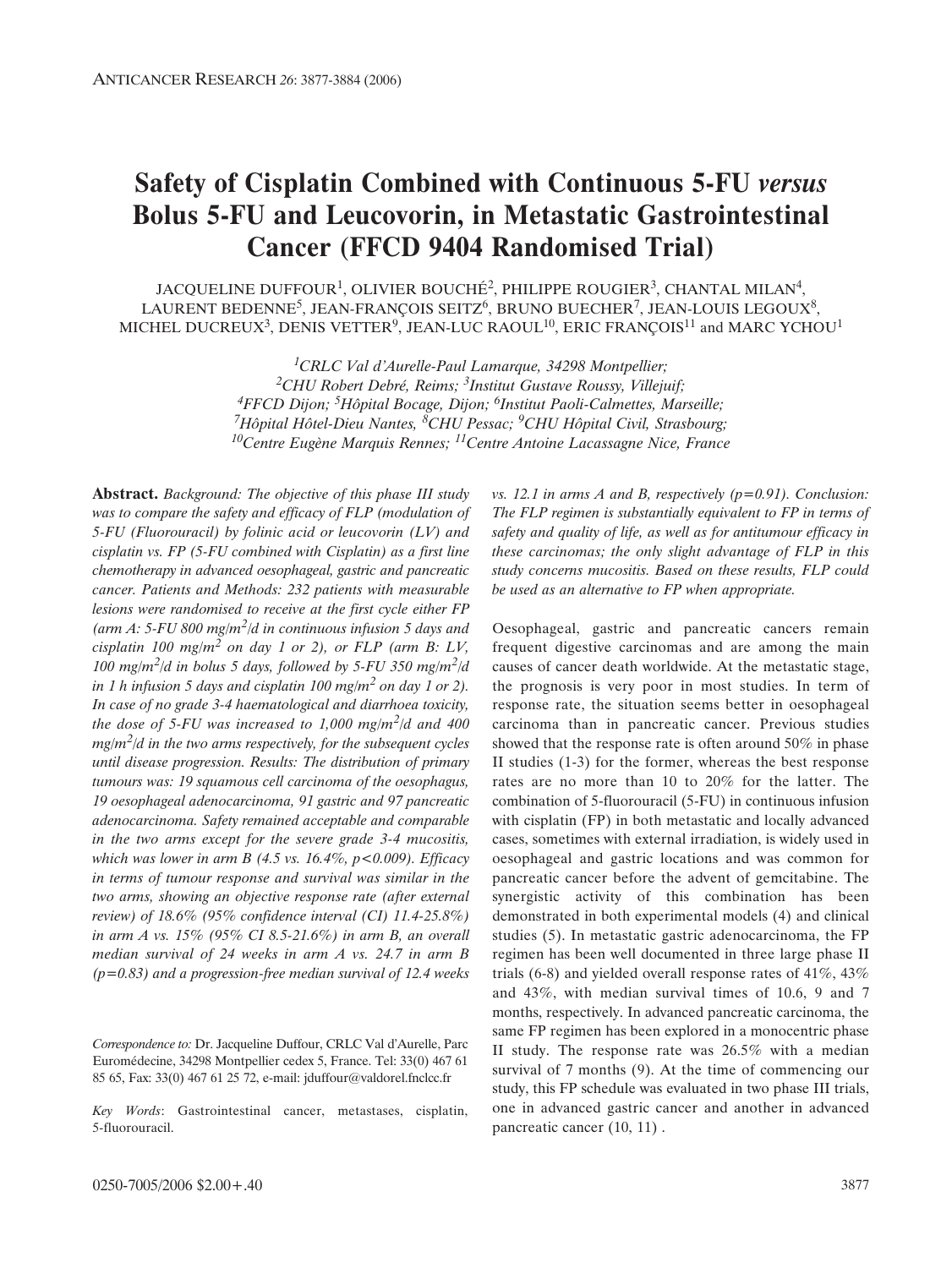The modulation of 5-FU with folinic acid has also been widely documented in various gastro-intestinal clinical studies (12, 13); moreover, two studies have tested, with encouraging results, the combination of leucovorin, 5-FU and cisplatin in head and neck cancers (14, 15). We previously described the results of the association of leucovorin and 5-FU (Mayo Clinic regimen) combined with cisplatin (FLP) in 27 evaluable patients with metastatic gastric cancer; this FLP regimen obtained a response rate of 51.8% (CI 95%, 33- 70.6%) and a median survival of 11 months with a very low overall toxicity (Ychou M, 1996) (16) using leucovorin  $200 \text{ mg/m}^2$ /d (as a short infusion of 15 min) followed by 5-FU 400 mg/m<sup>2</sup>/d for 5 days (as a 1 h infusion) with cisplatin  $100 \text{ mg/m}^2$  on day 2. These results seemed very equivalent in terms of efficacy to those reported above with the FP regimen using 5-FU 800 to 1,000 mg/m<sup>2</sup>/d for 5 days with cisplatin 100 mg/m<sup>2</sup>/d on day 2 in the same metastatic gastric cancer patients (6-8), with a better tolerance profile.

Based on this background, the Federation Francophone de Cancérologie Digestive (FFCD) conducted a randomised phase III trial to compare the safety (primary objective), clinical efficacy and quality of life (secondary objectives) of FLP *vs.* FP, as a first line chemotherapy in patients with metastatic oesophageal, gastric and pancreatic carcinoma – three cancers tending to show a positive response to these molecules.

### **Patients and Methods**

*Patient selection.* The eligibility criteria were as follows: histologically proven carcinoma of the oesophagus, the stomach or the pancreas, with measurable metastatic disease ( $\geq 15$  mm) and without indication of radiotherapy and/or surgery; no prior chemotherapy for metastatic disease and, in case of adjuvant chemotherapy, no regimen containing cisplatin; age  $\leq 75$  years and World Health Organization (WHO) performance status <2; adequate baseline organ function, defined as neutrophile count  $≥1,500/mm^3$ , platelet count  $≥100,000/mm^3$  and creatinine level <1.25 times the normal level; in cases where the patient was older than 70 years and/or the creatinine level was between 1 and 1.25 times the normal limit, creatinine clearance had to be more than 60 ml/mm; no severe uncontrolled co-morbidities and no brain metastases. Written informed consent approved by the local Ethical Committee was given by all the participants before they entered the study.

*Stratification and randomisation.* Patients were stratified according to institution, performance status (WHO 0 *versus* 1), type of primary tumour (oesophageal adenocarcinoma, *versus* oesophageal squamous cell carcinoma, *versus* gastric adenocarcinoma, *versus* pancreatic adenocarcinoma) and prior adjuvant chemotherapy. They were then randomly assigned to receive either an FP (arm A) or an FLP regimen (arm B) by the FFCD data centre Dijon, France, using the minimization technique.

*Treatment plan. i) Treatment A:* The FP regimen consisted of 5-FU at a dose of 800 mg/m2/d in continuous infusion for 5 consecutive days and cisplatin at 100 mg/m2 in a 1- h perfusion, given on day 1 or day 2.

*ii Treatment B:* The FLP regimen consisted of leucovorin at a dose of 100 mg/m2/d in bolus for 5 consecutive days, followed by 5-FU at 350 mg/m2/d in a 1-h infusion from day 1 to day 5 and cisplatin at 100 mg/m2 given on day 1 or day 2.

The cycles were repeated every 28 days for each treatment. In cases with no grade 3-4 (WHO grading) haematological and diarrhoea toxicity at the first cycle, the dose of 5-FU was increased for the following cycles to 1,000 mg/m2/d in arm A and 400 mg/m2 in arm B. Treatment was continued until the disease progression in all patients and doses were adapted to the toxicity, a reduction of 25% was planned in case of haematological and/or digestive toxicity greater or equal to grade 3 during the interval between two cycles. Cycles were delayed until toxicity levels normalized. In the FLP arm, cisplatin could be stopped if renal, neurological or otological toxicity precluded further administration. The protocol treatment was stopped for tumour progression, grade 4 life-threatening toxicity or at the patient's request.

*Pretreatment evaluation, follow-up and response evaluation.* Baseline evaluation included a complete medical history and physical examination, standard biological tests, ECG, chest X-ray and computed tomographic (CT) scan of the measurable metastatic lesions. The patients were monitored before each cycle of chemotherapy, including assessment of clinical toxicities, blood cell count, serum chemistry, physical examinations and quality of life (QOL) assessment, according to Spitzer's index (1981). Hospitalisation durations were noted during and after the treatment. Between the first and the second cycle, blood cell count was performed every week, so as to increase the dose of 5-FU at the second cycle. Toxicities were evaluated and graded according to WHO criteria. Tumour response was assessed *via* a CT scan every two cycles of chemotherapy (every two months) in both arms and at the end of the treatment. After completion of the treatment, the patients with tumour response or stable disease were evaluated every two months until documented disease progression. WHO criteria were used to define the response and the response duration. CT scans were performed four weeks later to confirm the response. The CT scans of patients who achieved an objective response were centrally reviewed by an external panel of radiologists.

*Statistical considerations.* The aim of this study was to detect a difference of at least 15% in grade 3-4 toxicity (better tolerance expected in the FLP group), while observing a difference of less than 15% in the objective response rate (ORR) between the two regimens. The study was designed so as to require 116 patients per arm to provide at least 80% power in a one-sided test (with an  $\alpha$ ) risk of 5%). After one year of recruitment, an independent committee was able to stop the trial in case of toxicity being too severe. The Mantel-Haenszel test was used to compare toxicity and responses between arms, using stratification on tumour location. Progression-free survival (PFS) and overall survival (OS) were calculated, using the Kaplan-Meier method, from the date of inclusion to progression (relapse, second cancer or cancer death) and death from any cause, respectively. The log-rank test was used to identify the prognostic factors and the Cox proportional hazard model was used for all multivariate analyses. All analyses were based on the intent-to-treat principle.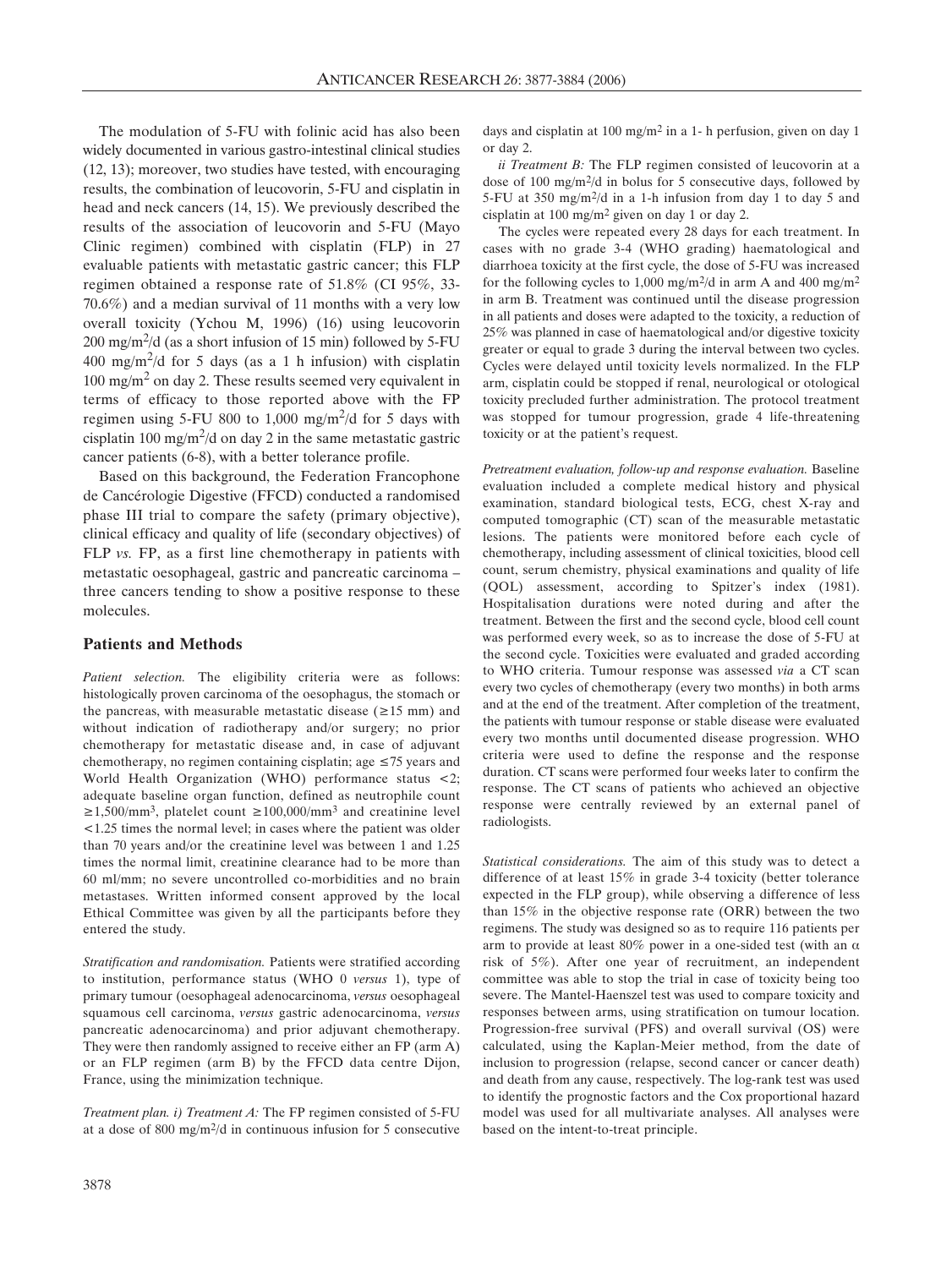#### Table I. *Patient characteristics.*

|                               | Arm A (FP)       |        | Arm B (FLP)    |        |                  |
|-------------------------------|------------------|--------|----------------|--------|------------------|
|                               | $\mathbf n$      | $(\%)$ | $\mathbf n$    | $(\%)$ | $\boldsymbol{p}$ |
| Total                         | 113              | (100)  | 113            | (100)  |                  |
| Gender                        |                  |        |                |        |                  |
| male                          | 90               | (79.6) | 83             | (73.5) | 0.27             |
| female                        | 23               | (20.4) | $30\,$         | (26.5) |                  |
| Age (Years)                   |                  |        |                |        |                  |
| mean (SE)                     | 59.8 $(0.9)$     |        | 60.6(0.9)      |        | 0.51             |
| median (SE)                   | 61.0(0.9)        |        | 62.0(1.1)      |        |                  |
| range                         | 38-75            |        | $41 - 76$      |        |                  |
| Prior adjuvant chemotherapy   |                  |        |                |        |                  |
| no                            | 111              | (98.2) | 111            | (98.2) | 1.00             |
| yes                           | $\mathfrak{2}$   | (1.8)  | $\mathfrak{2}$ | (1.8)  |                  |
| WHO performance status        |                  |        |                |        |                  |
| $\theta$                      | 32               | (28.3) | 34             | (30.1) | 0.57             |
| $\mathbf{1}$                  | 81               | (71.7) | $78\,$         | (69.0) |                  |
| $\overline{2}$                | $\boldsymbol{0}$ | (0.0)  | $\mathbf{1}$   | (0.9)  |                  |
| Primary tumour                |                  |        |                |        |                  |
| oesophageal adenocarcinoma    | 10               | (8.8)  | 9              | (8.0)  | 0.99             |
| oesophageal SCC*              | $\mathbf{Q}$     | (8.0)  | 10             | (8.8)  |                  |
| gastric carcinoma             | 45               | (39.8) | 46             | (40.7) |                  |
| pancreatic carcinoma          | 49               | (43.4) | 48             | (42.5) |                  |
| Site of metastases            |                  |        |                |        |                  |
| liver                         | 89               | (78.8) | 90             | (79.6) | 0.87             |
| adenopathy                    | 62               | (54.9) | 50             | (44.2) | 0.11             |
| lung                          | 24               | (21.2) | 13             | (11.5) | 0.05             |
| peritoneal                    | 12               | (10.6) | 15             | (13.3) | 0.54             |
| other                         | 23               | (20.3) | 16             | (14.2) | 0.81             |
| Number of sites of metastases |                  |        |                |        |                  |
| 1                             | 47               | (41.6) | 54             | (47.8) | 0.28             |
| 2 and $>2$                    | 66               | (58.4) | 59             | (52.2) |                  |
| Chronology of metastases      |                  |        |                |        |                  |
| synchronous                   | 84               | (74.3) | 90             | (79.6) | 0.34             |
| metachronous                  | 29               | (25.7) | 23             | (20.4) |                  |
| Size of institution **        |                  |        |                |        |                  |
| large                         | 55               | 48.7   | 54             | 47.8   | 0.95             |
| medium                        | 32               | 28.3   | 31             | 27.4   |                  |
| small                         | 26               | 23.0   | 28             | 24.8   |                  |

\*SCC: squamous cell carcinoma.

\*\*Size of institution: large,  $\geq 16$  inclusions; medium, 7-15 inclusions; small,  $\leq 6$  inclusions.

FP: 5-fluorouracil and cisplatin; FLP: 5-fluorouracil, leucovorin and cisplatin.

#### **Results**

From April 1995 to April 1998, 232 patients with metastatic oesophageal, gastric or pancreatic carcinoma from 28 institutions (classified into three classes according to their size) were randomised. Six patients were ineligible (3%), four because of incorrect histology, one was not metastatic (liver angioma) and one had previously been treated with cisplatin.

The patient characteristics are listed in Table I. The two arms (113 patients per arm) were well balanced for the main characteristics: age, gender, prior adjuvant chemotherapy, performance status, location of primary tumour, number of metastatic sites and chronology of metastases. The repartition of primary tumour was as follows: 19 squamous cell carcinoma of the oesophagus, 19 oesophageal adenocarcinoma, 91 gastric and 97 pancreatic adenocarcinoma. Most of the patients (98%) had never received prior adjuvant chemotherapy.

*Toxicity and dose-intensity.* There were ten protocol violations: four patients received FP treatment in place of FLP, one patient (allocated in arm B) started the FP regimen and then continued with the FLP regimen and five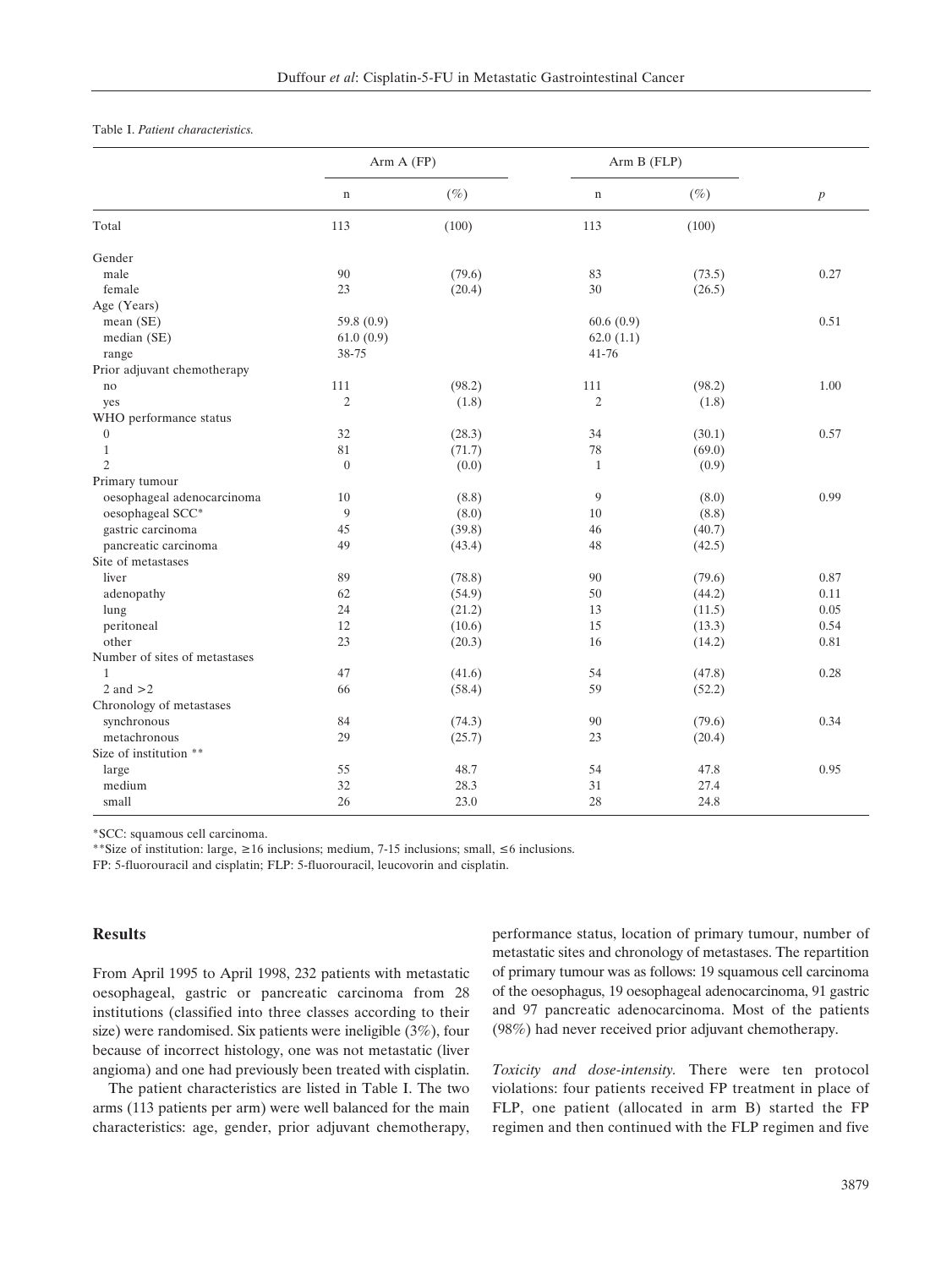| Toxicity         | Arm A (FP)        |                   | Arm B (FLP)<br>$(n=111 \text{ patients})$ $(n=112 \text{ patients})$ |                   |                  |
|------------------|-------------------|-------------------|----------------------------------------------------------------------|-------------------|------------------|
|                  | grade 3<br>$(\%)$ | grade 4<br>$(\%)$ | grade 3<br>$(\%)$                                                    | grade 4<br>$(\%)$ | $\boldsymbol{P}$ |
| Leukopenia       | 10.8              | 2.7               | 12.5                                                                 | 3.6               | 0.67             |
| Neutropenia      | 19.8              | 15.3              | 18.8                                                                 | 14.3              | 0.93             |
| Thrombocytopenia | 6.3               | 0.9               | 6.3                                                                  | 3.6               | 0.59             |
| Anemia           | 11.7              | 3.6               | 21.4                                                                 | 2.7               | 0.13             |
| Infection        | 3.6               | 0.9               | 5.4                                                                  | 1.8               | 0.56             |
| Mucositis        | 12.6              | 3.6               | 3.6                                                                  | 0.9               | 0.009            |
| Nausea/vomiting  | 22.5              | 2.7               | 30.4                                                                 | 2.7               | 0.26             |
| Diarrhoea        | 7.2               | 0.9               | 8.9                                                                  | 2.7               | 0.48             |
| Renal            | 0.9               | 0.0               | 0.0                                                                  | 0.0               | 0.99             |
| Cardiac          | 0.9               | 0.0               | 2.7                                                                  | 0.0               | 0.61             |
| Neurotoxicity    | 4.5               | 2.7               | 3.6                                                                  | 4.5               | 0.99             |
| Alopecia         | 1.8               | 0.0               | 0.0                                                                  | 0.0               | 0.48             |
| Ototoxicity      | 1.8               | 0.0               | 0.9                                                                  | 0.0               | 0.99             |
| Maximum toxicity | 45.0              | 33.3              | 37.5                                                                 | 32.1              | 0.17             |

Table II. *Worst toxicities WHO grade 3-4 by patient according to the arm.*

Mantel-Haenszel test comparing grade 3-4 toxicities between arms with stratification on the primary tumour location.

FP: 5-fluorouracil and cisplatin; FLP: 5-fluorouracil, leucovorin and cisplatin.

patients were treated with additional radiotherapy (a tongue cancer, discovered 10 days after the inclusion, received radiotherapy). One ineligible patient (receiving the FLP regimen) was included by mistake despite having a poor WHO performance status (2). Two hundred and twentythree patients were assessable for treatment description and toxicity. The median number of cycles before progression was 3 ( $SE = 0.3$ ) in arm A (range 1-12) and 3 ( $SE = 0.2$ ) in arm B (range 1-11); a total of 387 and 412 cycles were administered in arm A and B, respectively.

Toxicities were assessed for the first cycle and then for the whole range of cycles before progression; overall grade 3-4 toxic events are listed in Table II. Overall, 78.4% and 69.6% of the patients treated by the FP and FLP regimens, respectively, experienced WHO grade 3-4 toxic reactions (*p=*0.17). Haematological toxicity was very similar in the two groups. The major toxicity was neutropenia (FP=35.1% and FLP=33.0%). Although severe anaemia was more marked in arm B (24.1% *vs.* 15.3%), there was no significant difference between the two groups. The occurrence of nausea/vomiting was common with the use of high dose cisplatin, but was not statistically different between the two groups (arm  $A=25.2\%$ , arm  $B=33.0\%$ ). The only significantly different toxicity observed between the two arms was mucositis, with 16.2% of the patients with grade 3-4 in arm A *versus* 4.5% in arm B (*p=*0,009). In spite of the use of cisplatin, nephrotoxicity and hearing loss were very mild, regardless of arm, and serious ototoxicity showed

minor differences (not statistically significant) between the two arms (0.9% in arm B *vs.* 1.8% in arm A).

The toxicity profile was assessed according to the type of primary tumour. Compared with the other sites (oesophageal adenocarcinoma, squamous cell carcinoma or pancreatic adenocarcinoma), patients with gastric cancer developed the greatest grade 3-4 toxicities (81.4% *vs.* 57.9%, 72.2% and 70.5%, respectively *p=*0.04). Severe haematological toxicity (60.4% with 53.8% neutropenia) was very high in this location, compared with the other sites (31.6% and 26.3% in oesophageal adenocarcinoma, 33.3% and 11.1% in squamous cell carcinoma and 36.8% and 21.1% in pancreatic location, respectively, *p=*0.0003 and *p=*0.0001). Severe digestive toxicity occurred for 41.1% of the patients with pancreatic cancers, 21.1% of those with oesophageal adenocarcinoma, 22.2% with squamous cell carcinoma and 34.1% with gastric cancer (*p=*0.10).

These adverse effects were responsible for treatment interruptions in 11.5% of the cycles in arm A and 15.9% of the cycles in arm B. The occurrence of treatment interruption due to toxicity was very similar in the three sites (10.5%, 11.1% and 11.5% of cycles in oesophageal adenocarcinoma, squamous cell carcinomas and pancreatic cancer, respectively); patients with gastric cancer stopped their chemotherapy because of toxicity in 17.6% of cycles.

There were six toxic deaths: two in arm A and four in arm B. Two were due to neutropenic sepsis (arm B), two due to renal failure (one in arm A and one in arm B), one due to severe diarrhoea (arm B) and one due to ischemic attack (arm A, in a patient with predisposing factors). Administration delays were necessary in 22.5% of the cycles (arm A) and 25% of the cycles (arm B). The duration of the delay was similar in the two arms:  $\leq 3$  days in 9.6% of the cycles in arm A *vs*. 10.1% in arm B, 4-7 days in 9.0% of the cycles in arm A *vs.* 11.2% in arm B, greater or equal to 15 days in 1.6% and 1.2% of the cycles in arms A and B, respectively. Delays  $\geq 15$  days were only reported in patients with oesophageal adenocarcinoma and gastric cancer (3.9% and 3.1% of the cycles, respectively). The median doses of 5-FU and cisplatin received before progression were 831 and 95.7 mg/m<sup>2</sup>/d, respectively in arm A representing a dose intensity of 89% and 95.7%, respectively, and 361.5 and 96.8 mg/m<sup>2</sup>/d in the arm B, *i.e.,* a dose intensity of 94.3% and 96.8%, respectively.

*Response rate.* The overall responses to treatment for all 226 eligible patients (after expert review) are presented in Table III. The objective response rate, initially assessed by investigators, was identical in the two groups (20.4%). It remained similar after external review at 18.6% (95% CI 11.4-25.8%) in arm A, which was not significantly different from 15% (95% CI 8.5-21.6%) in arm B (*p*=0.59). The objective responses observed in patients were 7/19 (36.8%) with oesophageal adenocarcinoma, 4/19 (21%) with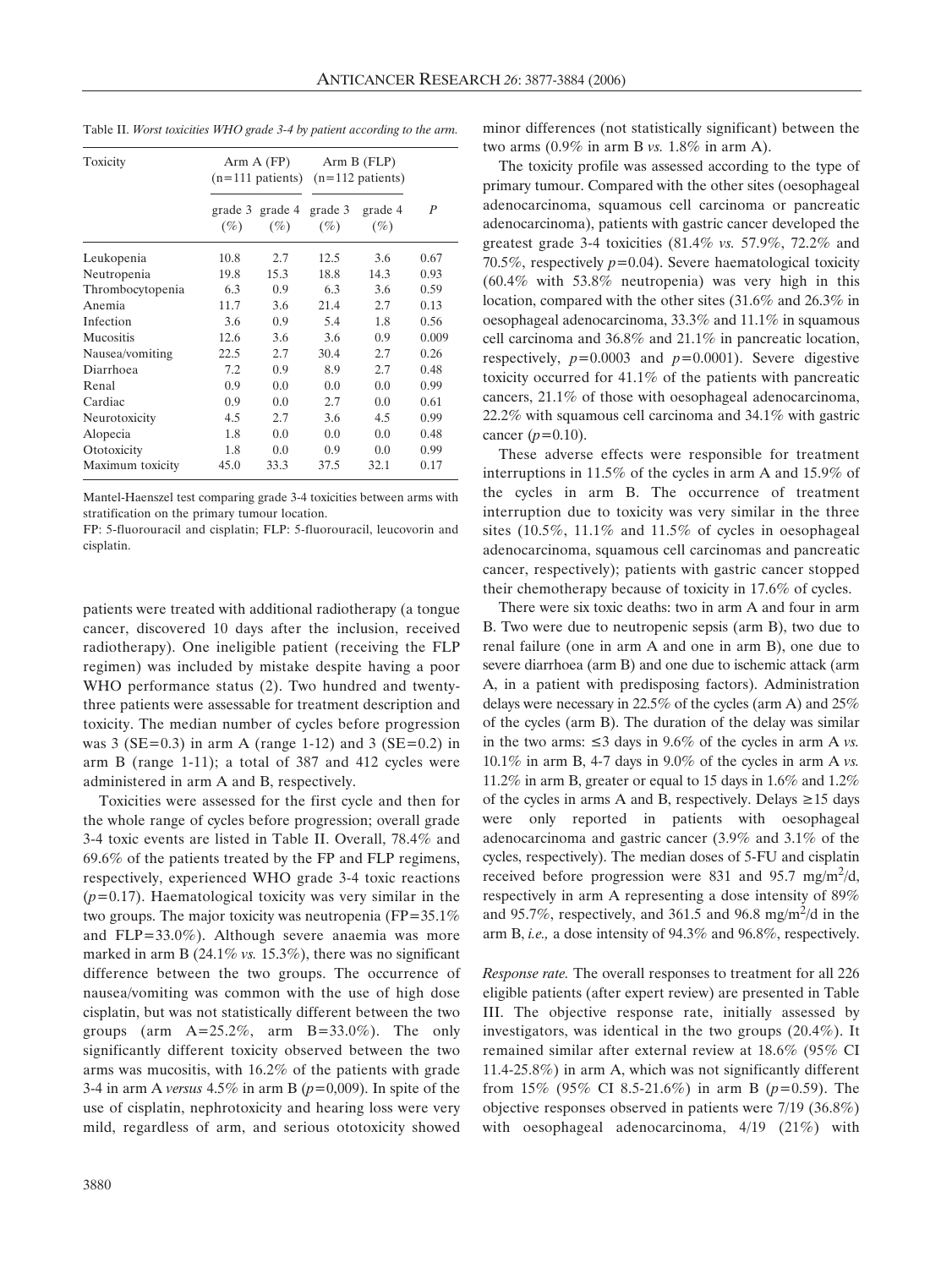| Response            | Arm A (FP)<br>$(n=113)$ |                 | Arm B (FLP)<br>$(n=113)$ |                |  |
|---------------------|-------------------------|-----------------|--------------------------|----------------|--|
|                     | No. of<br>patients      | $\%$            | No. of<br>patients       | $\%$           |  |
| Complete response   | $\mathfrak{D}$          | 1.8             | 2                        | 1.8            |  |
| Partial response    | 19                      | 16.8            | 15                       | 13.3           |  |
| Overall response    | 21                      | 18.6            | 17                       | 15.0           |  |
| 5% CI               |                         | $[11.4 - 25.8]$ |                          | $[8.5 - 21.6]$ |  |
| Stable disease      | 29                      | 25.7            | 28                       | 24.8           |  |
| Progressive disease | 63                      | 55.8            | 68                       | 60.2           |  |

Table III. *Overall objective responses rates (after expert review) according to the arm.*

FP: 5-fluorouracil and cisplatin; FLP: 5-fluorouracil, leucovorin and cisplatin. 95% CI: 95% confidence interval

oesophageal squamous cell carcinoma, 18/91 (19.8%) with gastric cancer and 9/97 (9.3%) with pancreatic cancer. The median duration of objective response was 23.9 weeks  $(SE=9.3$  weeks) in arm A, which did not significantly differ from 24 weeks in arm B (SE=4.3 weeks, *p=*0.51). Median duration of response was similar (*p=*0.22) in the different sites of primary tumour: 27.7 weeks (SE=32.3 weeks) in oesophageal adenocarcinoma, 16.4 weeks (SE=11.5 weeks) in oesophageal squamous cell carcinoma, 24.0 weeks  $(SE=6.2$  weeks) in gastric cancer and 22.8 weeks  $(SE=6.2)$ weeks) in pancreatic carcinoma.

*Survival.* Median overall survivals were not statistically different  $(p=0.83)$  at 24 weeks (SE=3.6) with FP and 24.7 weeks (SE=3.6) with FLP and. The one- and two-year survival rates were  $21.5\%$  (SE=3.9%) and  $6.7\%$  (SE=2.5%) respectively in arm A and  $17.3\%$  (SE=3.6%) and 2.8%  $(SE=1.9\%)$  in the arm B. Considering the survival according to the location of the primary tumour, median overall survival was worst for pancreatic carcinoma (16.6 weeks, SE=2.1) than for oesophageal adenocarcinoma (31.3 weeks, SE=1.9), oesophageal squamous cell carcinoma (20.6 weeks,  $SE=1.1$ ) and gastric cancer (39.7 weeks,  $SE=4.1$ ).

The only statistically significant predictors of survival in univariate analysis were tumour location (*p<*0.0001) and performance status (*p=*0.0013). The number of metastatic sites was not a statistically significant factor, but there was a trend towards better survival when the disease was not very extensive (*p=*0.062). Survival in the treatment groups was compared after adjustment for these prognostic factors; the FLP regimen was not superior to the FP regimen in terms of survival (*p=*0.28) and the main factors which correlated with poor survival were the location of primary tumour in the pancreas (*p=*0.0002) and the age of the patient (*p=*0.045) (Table IV). Considering the median progression-free survival, the two Table IV. *Survival data: Multivariate analysis.*

| Variable                   | Relative risk<br>of death | $95\%$ CI     | P      |
|----------------------------|---------------------------|---------------|--------|
| Chemotherapy               |                           |               |        |
| FP                         | 1                         |               | 0.28   |
| FLP                        | 1.17                      | $0.88 - 1.54$ |        |
| Primary tumour             |                           |               |        |
| Gastric carcinoma          | 1                         |               | 0.0002 |
| Oesophageal adenocarcinoma | 0.97                      | $0.55 - 1.68$ |        |
| Oesophageal SCC            | 1.67                      | $0.98 - 2.83$ |        |
| Pancreatic carcinoma       | 2.07                      | $1.46 - 2.95$ |        |
| Age                        |                           |               |        |
| $<$ 55 years               | 1                         |               | 0.045  |
| $55-64$ years              | 1.35                      | $0.94 - 1.93$ |        |
| $>64$ years                | 1.56                      | $1.09 - 2.24$ |        |
| WHO Performance status     |                           |               |        |
| $\Omega$                   | 1                         |               | 0.072  |
| $1 - 2$                    | 1.32                      | $0.97 - 1.80$ |        |

SCC: squamous cell.

FP: 5-fluorouracil and cisplatin; FLP: 5-fluorouracil, leucovorin and cisplatin.

95% CI: 95% confidence interval.

regimens did not differ significantly (12.4 (SE=2.6) and 12.1 (SE=2.6) weeks with FP and FLP, respectively *p=*0.91). The one- and two-year survival rates were  $9.4\%$  (SE=2.8%) and 3.5% (SE=1.8%), respectively, in the FP arm and 5.3%  $(SE=2.1\%)$  and  $1.2\%$   $(SE=1.1\%)$  in the FLP arm. As observed above, the progression-free survival was worst (*p=*0.002) for the pancreatic carcinoma, with a median survival time of 8.6 weeks (SE=4.2), than for the other locations (16 weeks (SE=4.3) for oesophageal adenocarcinoma, 13.4 weeks (SE=3.4) for oesophageal squamous cell carcinoma and 20 weeks (SE 3.6) for gastric cancer).

QOL was fairly well assessed until the sixth cycle (48 weeks) as questionnaire filling rates during the first six cycles were: 97.9%, 100%, 86.7%, 90.0%, 80.9% and 78.4%, respectively. During this period, there was no difference in Spitzer's scores between the two arms. From the seventh cycle, global QOL data were available for only 34.3% of the patients; therefore, they could not be analysed due to insufficient numbers.

The mean duration of hospital stay (during or after treatment) was not statistically different between the two arms: 38.3 days (SE=2.8) in arm A compared to 35.2 days  $(SE=0.6)$  in arm B,  $(p=0.24)$ . When converted to days per month of life, the mean duration remained similar: 8.1 days  $(SE=0.7)$  for arm A and 7.4 days  $(SE=0.6)$  for arm B, (*p*=0.42). The total duration of hospital stay was shorter in pancreas carcinoma (29.8 days, SE=2.3) than in oesophageal adenocarcinoma (42.5 days, SE=7.5), oesophageal squamous cell carcinoma (36.2 days, SE=5.0) and gastric cancer (43.0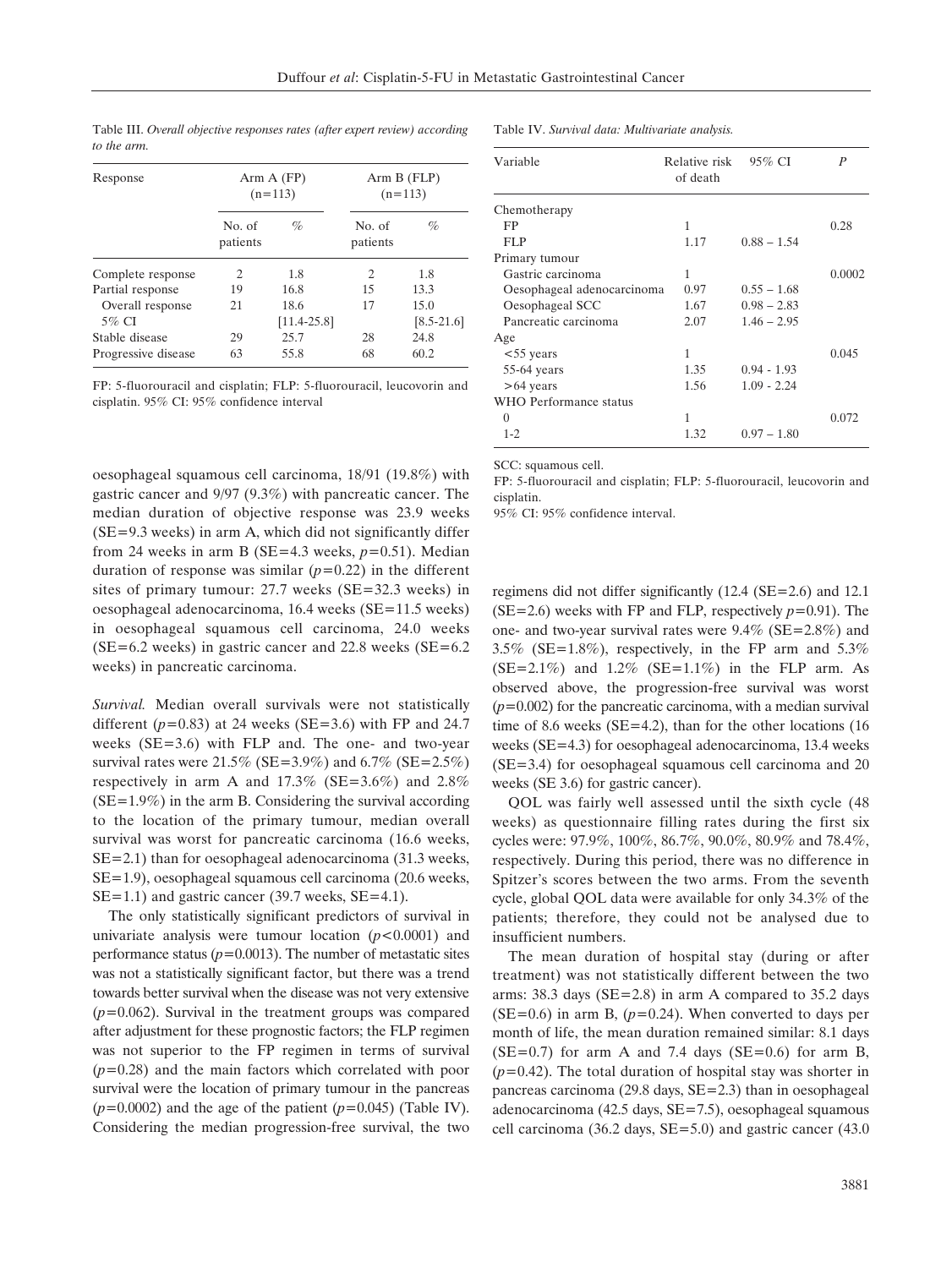days, SE=3.1), but these differences were not observed when the duration of hospital stay was converted to days per month of life (7.3 days (SE=1.6) in oesophageal adenocarcinoma, 7.5 days (SE=1.5) in oesophageal squamous cell carcinoma, 7.3 days (SE=0.7) in gastric cancer and 8.3 days (SE=0.7) in pancreatic carcinoma).

## **Discussion**

The primary objective of this phase III randomised study was to compare the tolerance between FLP and FP regimen in metastatic oesophageal, gastric and pancreatic carcinoma. The overall safety of these chemotherapies is very similar to most previous studies; grade 3-4 neutropenia and digestive toxicity occurred in approximately 30% and 20% of patients with gastric and pancreatic cancers, respectively (7, 9-11, 17). Maximum severe toxicity was very similar in the two arms. Only mild and particularly severe mucositis was statistically lower with the FLP regimen; this could be explained by the duration of the injection (1-h infusion instead of 120 h) combined with the lower dose of 5-FU (350 to 400 mg/m<sup>2</sup>) in this arm. Similar observations had already been made by Ychou *et al.* (16) when using the same FLP regimen (with 1-h injection) showing no grade 3-4 mucositis in metastatic gastric cancer. Other worst toxicities, particularly neutropenia and digestive toxicities, are in the range reported by Vanhoefer *et al.* with an FUP regimen in gastric cancer (35% and 32%, respectively) (10). Gastric cancer cases were associated with the highest toxicity, which is a common observation.

Regarding the efficacy in terms of response, survival, QOL and hospital stays (which represent secondary objectives), no significant differences were found between the FP and FLP regimens. Our study confirms the activity of the combination of cisplatin/5-FU in the oesophageal adenocarcinoma location, in terms of response rate (37%), which is slightly better than the 33% observed in Ilson *et al.* phase II study (3). This efficacy, albeit real, is less significant in metastatic squamous cell oesophageal cancer (18). However, the number of patients with oesophageal cancer was too small to draw any valid conclusions.

Concerning the gastric location, the efficacy in terms of response rate observed in this trial (19.8%) is lower than those reported in previous phase II non-randomised studies using the same regimens; these showed response rates ranging from  $41\%$  to  $52\%$  (6-8, 16). This could be due to a more selected population included in those phase II nonrandomised trials. By contrast, the response rate reported in our trial concerns a non-selected population from a great number of centres (including non-specialised ones). However, this response rate is far from the one reported by Kim in a phase III trial  $(51\%)$  (5) (unconfirmed by external review) but equivalent to that of 20% recently reported by Vanhoefer *et al.* (10) using FUP compared with FAMTX and ELF regimens. Recently, a slightly better response rate (27%) was obtained by Bouché *et al.* (19) in this condition with a combination LV5FU2-cisplatinum. In terms of survival, the overall median survival of 40 weeks in our trial is in the same range as that obtained by previous studies (9- 11 months) and is better than the 7.2 months reported by Vanhoefer *et al.*

As for pancreatic location, the efficacy of FP or/and FLP (with an overall response rate of 9.3% and a median overall survival of 116 days) is rather disappointing, but similar to that reported in a trial conducted by the French Anticancer Centre (11), testing continuous 5-FU (1000 mg/m<sup>2</sup>/day for 5 days) plus cisplatin (100 mg/m2) (FUP) one day *vs.* 5-FU  $(500 \text{ mg/m}^2/\text{day}$  for 5 days) (FU). This study showed a slight advantage for the FUP protocol compared with FU, with a response rate of 12% and 112 days of median survival. In this location, gemcitabine is now widely used, but has never been compared to a combination of 5-FU CDDP in a randomised trial, even if tolerance to gemcitabine was shown to be more favourable in two reports (20, 21).

The QOL data showed no differences between the study arms during the first six cycles; this is consistent with the similar duration of hospital stay reported in the two arms.

In conclusion, the FLP regimen was substantially equivalent to FP, as regards safety and QOL, as well as for antitumour efficacy in advanced gastric, pancreatic and oesophageal cancers; the only slight advantage of FLP in this study concerns mucositis. Based on these results, FLP could at most be, an alternative to FP when appropriate. However, recent data in gastro-intestinal cancer show that oral administration of 5-FU in combination schedules would replace intravenous administration of 5-FU in future trials.

#### **Acknowledgements**

This work was supported by the Lederlé company and FFCD (Fondation Française de Cancérologie Digestive).

### **References**

- 1 De Besi P, Sileni VC, Salvagno L, Tremolada C, Cartei G, Fosser V, Paccagnella A, Peracchia A and Fiorentino M: Phase II study of cisplatin, 5-FU, and allopurinol in advanced esophageal cancer. Cancer Treat Rep *70*: 909-910, 1986.
- 2 Stahl M, Wilke H, Meyer HJ, Preusser P, Berns T, Fink U, Achterrath W, Knipp H, Harstrick A, Berger M *et al*: 5-Fluorouracil, folinic acid, etoposide and cisplatin chemotherapy for locally advanced or metastatic carcinoma of the oesophagus. Eur J Cancer *30A*: 325-328, 1994.
- 3 Ilson DH, Sirott M, Saltz L, Heelan R, Huang Y, Keresztes R and Kelsen DP: A phase II trial of interferon alpha-2A, 5-fluorouracil, and cisplatin in patients with advanced esophageal carcinoma. Cancer *75*: 2197-2202, 1995.